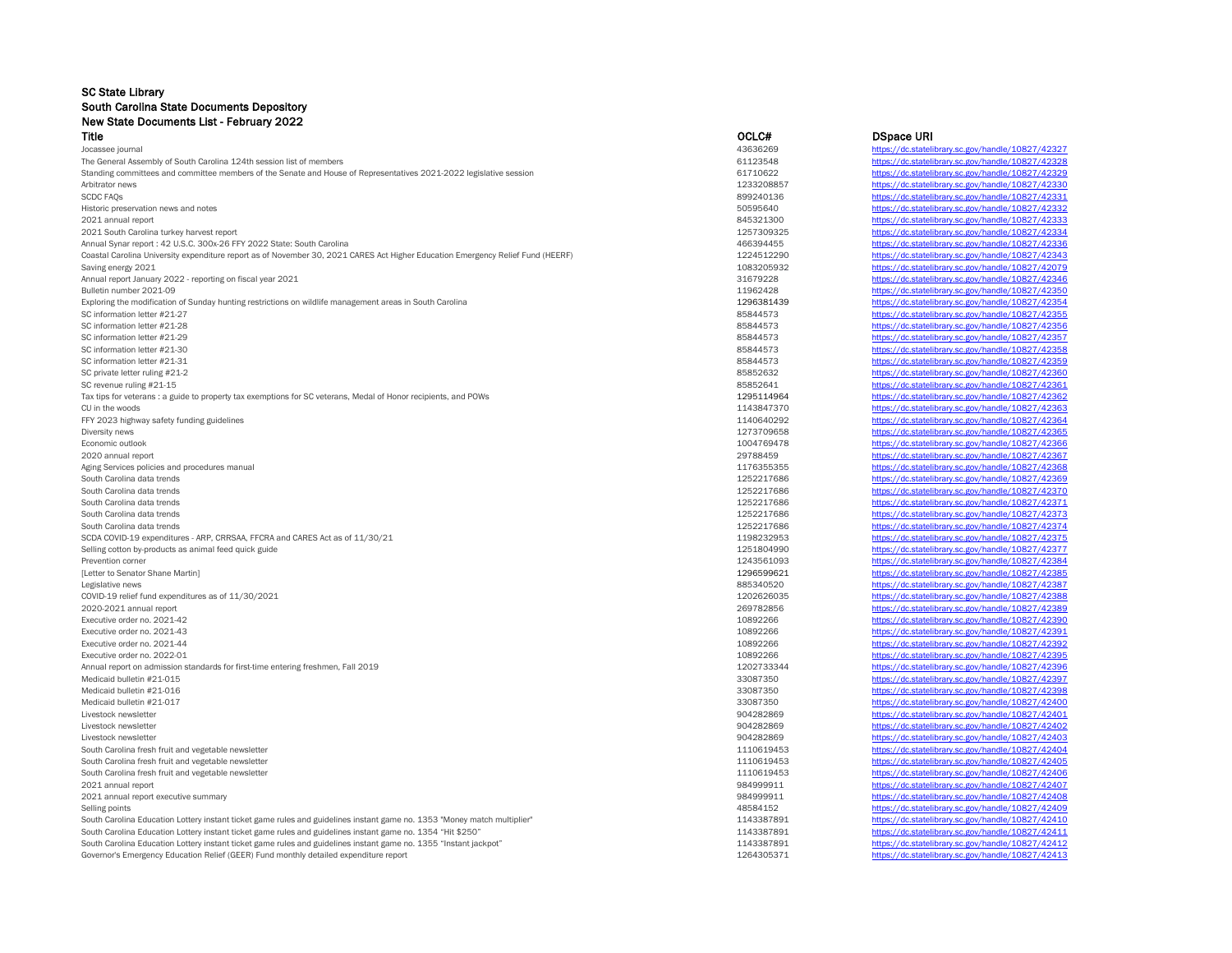| SCDPPPS supervised population with current sex offense December 17, 2021                                                                                                   | 900081459  | https://dc.statelibrary.sc.gov/handle/10827/42414 |
|----------------------------------------------------------------------------------------------------------------------------------------------------------------------------|------------|---------------------------------------------------|
| South Carolina statewide 2% accommodations tax collections                                                                                                                 | 1159440580 | https://dc.statelibrary.sc.gov/handle/10827/42415 |
| Report of ORS's review of the South Carolina Public Service Authority's Outdoor Lighting Program                                                                           | 1296600219 | https://dc.statelibrary.sc.gov/handle/10827/42427 |
| Statement of the State Treasurer's bank deposits as of close of business 12/31/2021                                                                                        | 1198231376 | https://dc.statelibrary.sc.gov/handle/10827/42428 |
| Court surcharges & assessments retained distribution system surcharge/victims' services summary for the period ended 01/31/2022 gen sessions/family courts                 | 1029200246 | https://dc.statelibrary.sc.gov/handle/10827/42429 |
| Court surcharges & assessments retained distribution system surcharge/victims' services summary for the period ended 01/31/2022 magistrate courts                          | 1029200477 | https://dc.statelibrary.sc.gov/handle/10827/42430 |
| Court surcharges & assessments retained distribution system surcharge/victims' services summary for the period ended 01/31/2022 municipal courts                           | 1029199829 | https://dc.statelibrary.sc.gov/handle/10827/42431 |
| Governor's Emergency Education Relief (GEER) Fund monthly detailed expenditure report                                                                                      | 1296600672 | https://dc.statelibrary.sc.gov/handle/10827/42432 |
|                                                                                                                                                                            |            | https://dc.statelibrary.sc.gov/handle/10827/42433 |
| Candidate newsletter                                                                                                                                                       | 1143693451 |                                                   |
| Interim report of expenditures on COVID-19 funds summary as of 12/1/21                                                                                                     | 1257297615 | https://dc.statelibrary.sc.gov/handle/10827/42434 |
| Comprehensive annual financial report : South Carolina Retirement Systems for the year ended June 30, 2021                                                                 | 870267151  | https://dc.statelibrary.sc.gov/handle/10827/42435 |
| Governor's Emergency Education Relief (GEER) Fund monthly detailed expenditure report                                                                                      | 1281671329 | https://dc.statelibrary.sc.gov/handle/10827/42436 |
| Comprehensive annual financial report for fiscal year ended June 30, 2021                                                                                                  | 1153262378 | https://dc.statelibrary.sc.gov/handle/10827/42438 |
| Calendar year-to-date earnings & statistics for period ending November 30, 2021                                                                                            | 1281184698 | https://dc.statelibrary.sc.gov/handle/10827/42440 |
| Fiscal year-to-date earnings & statistics for period ending November 30, 2021                                                                                              | 1281185022 | https://dc.statelibrary.sc.gov/handle/10827/42441 |
| <b>Terminal schedule</b>                                                                                                                                                   | 1081173464 | https://dc.statelibrary.sc.gov/handle/10827/42443 |
| TEU 13 month history                                                                                                                                                       | 1293991426 | https://dc.statelibrary.sc.gov/handle/10827/42445 |
| Historical analyses                                                                                                                                                        | 1031706566 | https://dc.statelibrary.sc.gov/handle/10827/42448 |
| Supplemental Nutrition Assistance Program (SNAP) policy manual Vol 52                                                                                                      | 1251805036 | https://dc.statelibrary.sc.gov/handle/10827/42449 |
| TANF policy manual volume 57                                                                                                                                               | 1143670792 | https://dc.statelibrary.sc.gov/handle/10827/42450 |
| CDC approved cruise operations protocol - port of call                                                                                                                     | 1273703057 | https://dc.statelibrary.sc.gov/handle/10827/42452 |
| Act 116 COVID-19 response account SCDHEC expenditures as of 11/30/21                                                                                                       | 1202416670 | https://dc.statelibrary.sc.gov/handle/10827/42454 |
| 2022 benefits administrator manual                                                                                                                                         | 1143848022 | https://dc.statelibrary.sc.gov/handle/10827/42457 |
| So, I'm going to represent myself before the PSC, what's next? : a pro se litigant guide                                                                                   | 1296688672 | https://dc.statelibrary.sc.gov/handle/10827/42459 |
| EIA and EAA budget and proviso requests for FY 2022-23 as recommended by EIA Subcommittee                                                                                  | 1296691822 | https://dc.statelibrary.sc.gov/handle/10827/42460 |
| South Carolina Board of Economic Advisors monthly revenue monitor Fiscal Year 2021-22 July-November                                                                        | 1227875764 | https://dc.statelibrary.sc.gov/handle/10827/42461 |
| Revenue digest November 2021, FY 2021-22                                                                                                                                   | 1227943070 | https://dc.statelibrary.sc.gov/handle/10827/42462 |
|                                                                                                                                                                            |            |                                                   |
| Three-year general fund financial outlook, FY 2022-23 to FY 2024-25                                                                                                        | 1028749352 | https://dc.statelibrary.sc.gov/handle/10827/42463 |
| SCDSS COVID-19 expenditure report as of 12/01/2021                                                                                                                         | 1198431010 | https://dc.statelibrary.sc.gov/handle/10827/42464 |
| I-77 Panther Interchange, Rock Hill, SC, York County : project update                                                                                                      | 1296692094 | https://dc.statelibrary.sc.gov/handle/10827/42475 |
| Phased construction map : Carolina Crossroads                                                                                                                              | 1296712646 | https://dc.statelibrary.sc.gov/handle/10827/42476 |
| South Carolina Department of Social Services annual progress and services report (APSR)                                                                                    | 1237761752 | https://dc.statelibrary.sc.gov/handle/10827/42477 |
| Cash Assistance Program recipients and cash assistance all benefits                                                                                                        | 1151627342 | https://dc.statelibrary.sc.gov/handle/10827/42478 |
| Overview of the Family First Prevention Services Act                                                                                                                       | 1202738766 | https://dc.statelibrary.sc.gov/handle/10827/42479 |
| South Carolina Centers of Economic Excellence annual financial report                                                                                                      | 227819501  | https://dc.statelibrary.sc.gov/handle/10827/42480 |
| 2021 SC legislative safety net proviso report                                                                                                                              | 1285960454 | https://dc.statelibrary.sc.gov/handle/10827/42481 |
| Report on BabyNet federal compliance efforts                                                                                                                               | 1143432764 | https://dc.statelibrary.sc.gov/handle/10827/42482 |
| Private Well Program annual report 2018-2019                                                                                                                               | 1176277694 | https://dc.statelibrary.sc.gov/handle/10827/42484 |
| Private Well Program annual report 2019-2020                                                                                                                               | 1176277694 | https://dc.statelibrary.sc.gov/handle/10827/42485 |
| SC state approving agency update                                                                                                                                           | 1296687542 | https://dc.statelibrary.sc.gov/handle/10827/42486 |
| Port of Charleston pier metrics 8 weeks                                                                                                                                    | 1296600837 | https://dc.statelibrary.sc.gov/handle/10827/42487 |
| Port of Charleston pier metrics 8 weeks                                                                                                                                    | 1296600837 | https://dc.statelibrary.sc.gov/handle/10827/42488 |
| Investment cost effectiveness analysis (for the 5-year period ending December 31, 2020)                                                                                    | 1151627358 | https://dc.statelibrary.sc.gov/handle/10827/42489 |
| South Carolina Retirement System Investment Commission verification and total fund composite performance examination report                                                | 1296715748 | https://dc.statelibrary.sc.gov/handle/10827/42490 |
| Healthy connections frequently asked questions : provider enrollment and screening requirements                                                                            | 1296715742 | https://dc.statelibrary.sc.gov/handle/10827/42491 |
| South Carolina Department of Health and Human Services FY 2022 Proviso 117.157 report - sickle cell disease                                                                | 1296715807 | https://dc.statelibrary.sc.gov/handle/10827/42492 |
| Guidance for persons who have tested positive for COVID-19                                                                                                                 | 1151402512 | https://dc.statelibrary.sc.gov/handle/10827/42493 |
| Suicides among older adults in South Carolina                                                                                                                              | 1243316084 | https://dc.statelibrary.sc.gov/handle/10827/42494 |
| Interim report of expenditures on COVID 19 funds as of 11/30/2021                                                                                                          | 1225296336 | https://dc.statelibrary.sc.gov/handle/10827/42495 |
|                                                                                                                                                                            |            |                                                   |
| Infant mortality and selected birth characteristics : 2020 South Carolina residence data                                                                                   | 1296610767 | https://dc.statelibrary.sc.gov/handle/10827/42496 |
| Special medical needs shelters : a preparedness guide                                                                                                                      | 1296609071 | https://dc.statelibrary.sc.gov/handle/10827/42497 |
| Exposure guidance for school use                                                                                                                                           | 1296623865 | https://dc.statelibrary.sc.gov/handle/10827/42498 |
| Guidance for persons who have had close contact with a COVID-19 case                                                                                                       | 1197082672 | https://dc.statelibrary.sc.gov/handle/10827/42499 |
| Isolation (positive test) guidance for school use                                                                                                                          | 1296624043 | https://dc.statelibrary.sc.gov/handle/10827/42500 |
| Sexual risk avoidance education                                                                                                                                            | 174965147  | https://dc.statelibrary.sc.gov/handle/10827/42501 |
| Clemson University American Rescue Plan (ARPA) emergency financial aid grants to students report as of November 30, 2021                                                   | 1288576343 | https://dc.statelibrary.sc.gov/handle/10827/42502 |
| Clemson University American Rescue Plan Act (ARPA) institutional portion report as of November 30, 2021                                                                    | 1288576890 | https://dc.statelibrary.sc.gov/handle/10827/42503 |
| Proviso 117.153 of the 2021-21 General Appropriations Act                                                                                                                  | 1296955308 | https://dc.statelibrary.sc.gov/handle/10827/42504 |
| Consideration of Annual Evaluation of Associate Degree Programs FY 2018-2019                                                                                               | 900081866  | https://dc.statelibrary.sc.gov/handle/10827/42506 |
| Consideration of FY 2022-23 appropriation request and FY 2020-21 annual report for the EIA funded Teacher Recruitment Project, Center for Educator Recruitment, Retention, |            |                                                   |
| and Advancement (CERRA)                                                                                                                                                    | 1120936759 | https://dc.statelibrary.sc.gov/handle/10827/42507 |
| 2022 insurance benefits program charter school handbook                                                                                                                    | 1249550629 | https://dc.statelibrary.sc.gov/handle/10827/42508 |
| 2022 insurance coverage for the Medicare-eligible member                                                                                                                   | 1144177991 | https://dc.statelibrary.sc.gov/handle/10827/42509 |
| 2022 insurance benefits program optional employer handbook                                                                                                                 | 1144178105 | https://dc.statelibrary.sc.gov/handle/10827/42510 |
| Popular annual financial report                                                                                                                                            | 1144179688 | https://dc.statelibrary.sc.gov/handle/10827/42511 |
|                                                                                                                                                                            |            |                                                   |